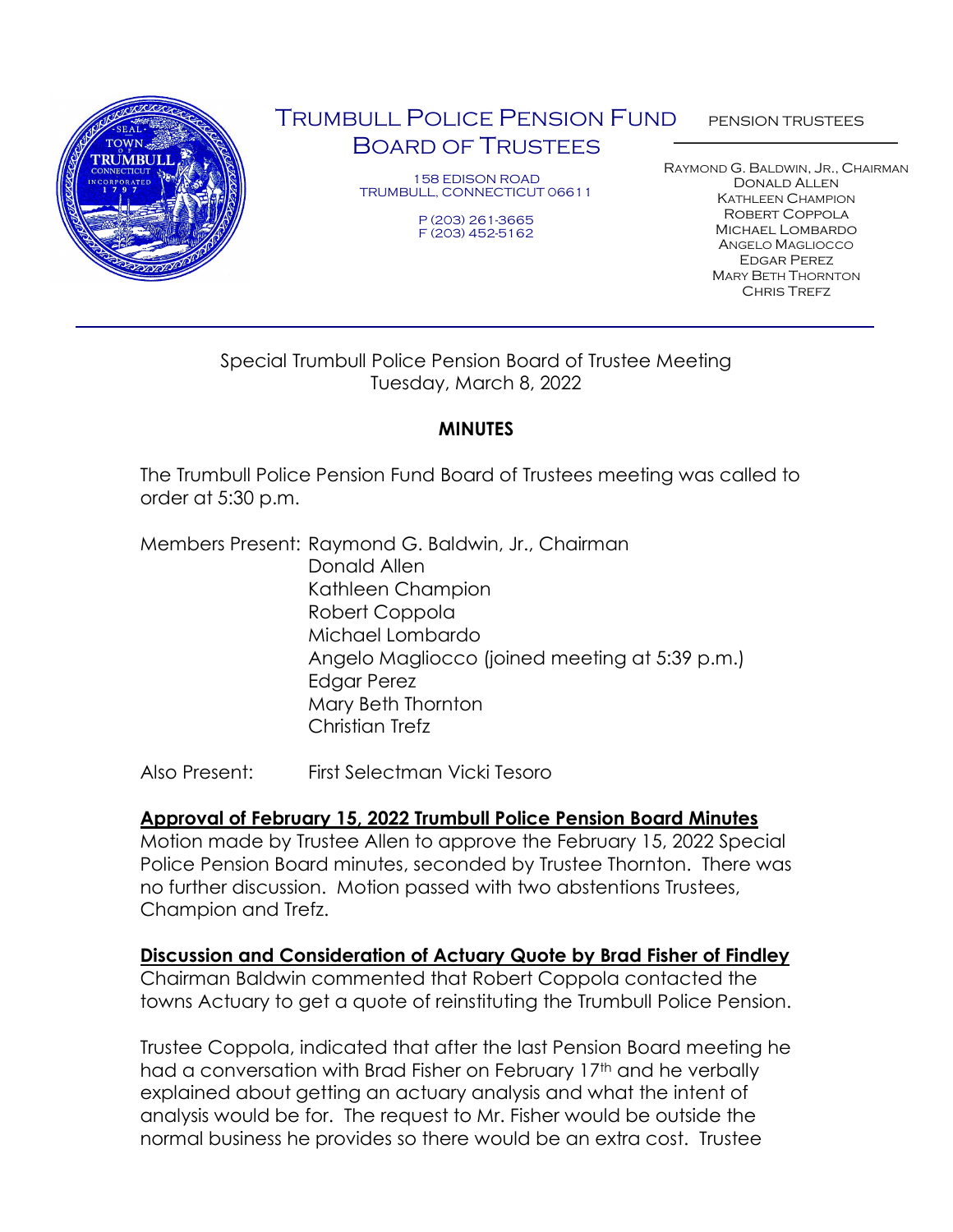Coppola emailed Brad Fisher on February 18th which included Chief Lombardo and Chairman Baldwin thanking Mr. Fisher for speaking with him and asking for a quote regarding an analysis for possibly brining the 401 members encompassing them to the Defined Benefit Plan. Trustee Coppola explained the history, how many members there are, about the time frame going back to 2105. Mr. Fisher indicated there would two ways to do the analysis. Either go back to each of the employee's dates of hire or calculate what their contribution would have been. Also, what the performance of the fund was and calculate. Example if someone was hired in 2015 and the fund made 10% they would take their base calculation at 10% and then do that for each person going forward. They would also do what the town contribution would be. Or Mr. Fisher indicated you can pick a random date, July 1, 2022 and just go forward from there. They can do both ways. The email explained what would be done. Trustee Coppola indicated on March 2, 2022 an email was sent back from Mr. Fisher with a quote and it included an engagement letter. The ultimate price to do the scope of the work would be \$10,000. Mr. Fisher indicated that this is an actuary year and they would they could make it part of a special project along with the regular actuary report.

Chairman Baldwin asked how many employees are affect. Chairman Baldwin commented to buy into the Pension it would vary from officer to officer. Along with the Town Contribution would be different.

Chief Lombardo responded there are 19 employees. Chief Lombardo responded yes to buy into the Pension it would vary and the Town Contribution would vary as well.

Trustee Coppola mentioned they would have to compare it to what the cost is from the matching of each 401 member and the retention issues that they are having. One of the Executive Board Members Michael Pires did a comparison on what it costs to hire someone. The comparison is not 100% accurate but it is a good ball park on the costs.

Chief Lombardo indicated the cost is a little short, at no fault of EBM Pires, it does not incorporate the cost of the Field Training Officer (FTO) when the recruit is done with the academy which is a minimal of 12 weeks with the FTO. The FTO receives one hour of overtime.

Trustee Coppola indicated the email with the engagement letter was sent to Maria Pires. Trustee Coppola also mentioned he heard that Tom McCarthy is doing a RFP but is not sure if that is correct.

Chief Lombardo responded no matter what the Town does, he believes they need to go through the purchasing process.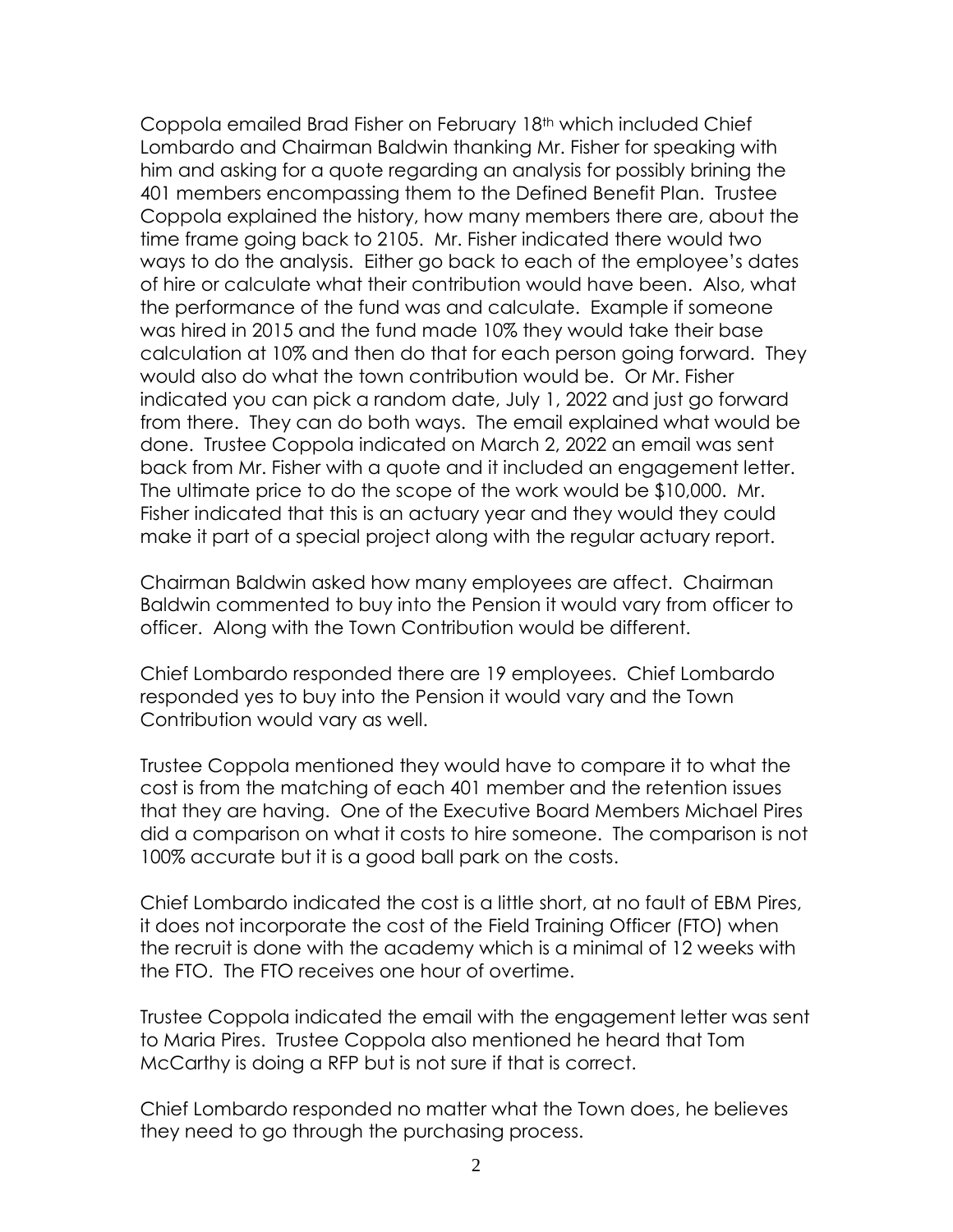Trustee Coppola was not sure if the Board would still need to go through the process since Findley is already doing business for the Town.

FS Tesoro indicated they would still have to go through the purchasing process as the policy needs to be followed. FS Tesoro indicated since this is an expanding scope of work that is being requested by them. FS Tesoro would really like Tom McCarthy involved in the meetings as he is involved with the process. FS Tesoro indicated that all options need to be looked at, to see what would be most cost effective. FS Tesoro informed the Board that the town is already looking into a consultant to look into this as well.

The letter was also emailed to Maria Pires on March 2, 2022.

Trustee Coppola read the section of the engagement letter which explains what Mr. Fisher would do.

• Collection of data for Police Department employees currently excluded from the Pension Plan

• Analysis of costs to Town of Trumbull if currently excluded employees had been covered by the Pension Plan since hire date (i.e., perform actuarial valuations as of July 1, 2016, 2018 and 2020 to determine the additional Actuarially Determined Contribution that would have resulted if the employees currently excluded were eligible)

- Analysis of costs to Town of Trumbull if currently excluded employees would be covered by the Pension Plan prospectively only, effective as of July 1, 2022
- Preparation of actuarial report summarizing results of analysis

FS Selectman indicated she did not want to speak out of term, she knows the Towns scope of work would be larger. She reradiated she does not want to speak out of term with the questions being asked. The best thing is whenever the Police Pension Board meet again that Tom McCarthy be present. FS Tesoro indicated that she has been very busy with the Budget and is not aware of what Tom McCarthy and Daniel Schopick have discussed in reference to the study. The other concern FS Tesoro has is the cost to have this study done, as there are no funds budgeted for this right now. She believes there would need to a supplemental request. But the cost needs to be determined first before a supplement request is done.

Trustee Champion asked if it could be explained the process, how long does it take to place a bid out, did Mr. McCarthy put out an RFQ/RFP, etc.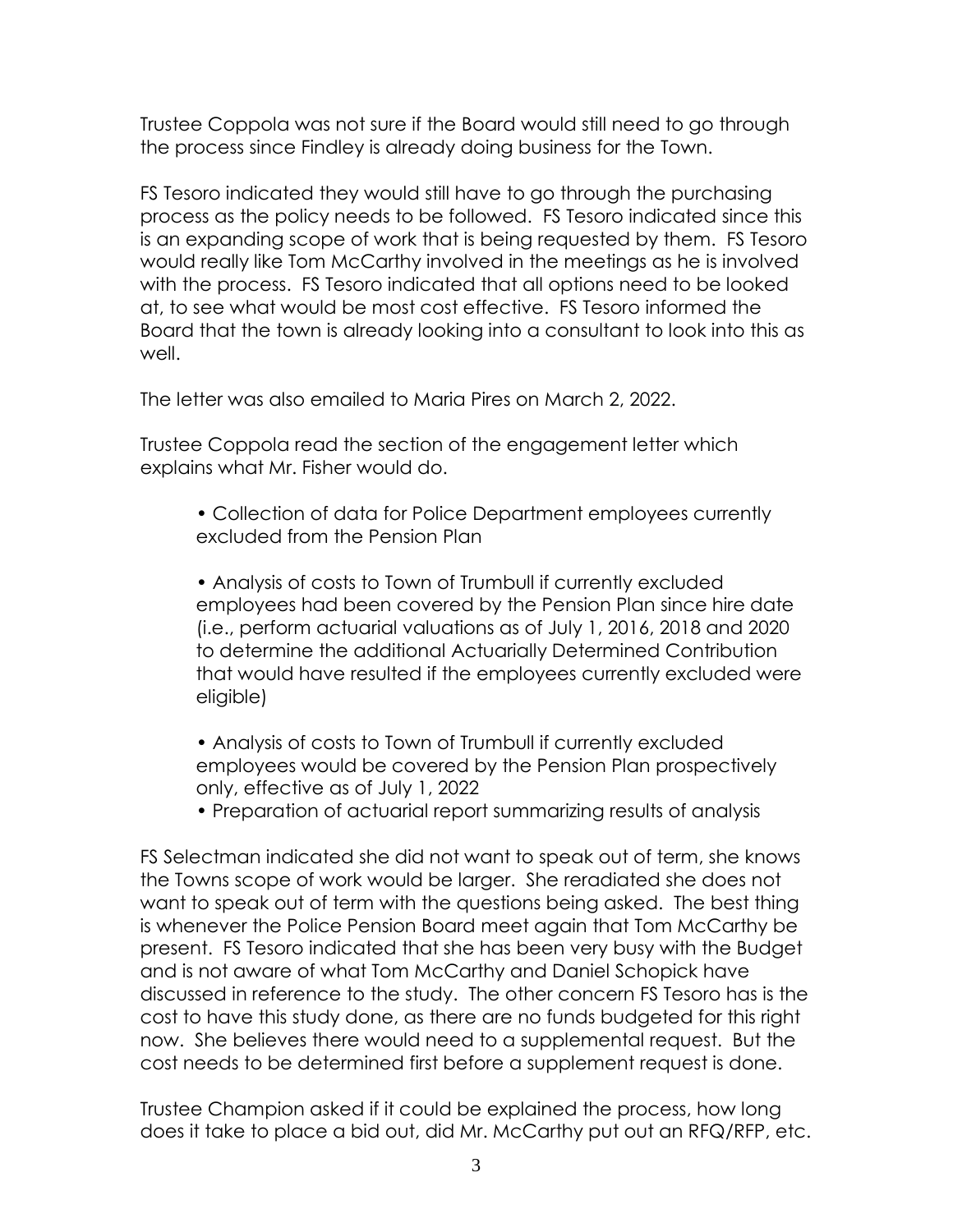FS Tesoro responded that first the scope of work needs to be put together to write the RFP. She believes Mr. McCarthy would put this RFP together. The interested parties are given two to three weeks to respond. FS Tesoro needs to see estimated cost and what the threshold is. This might not need an RFP, she not sure though.

Trustee Coppola asked if there was a waiver policy since Findley/USI already does some work for the Town.

FS Tesoro was not sure.

Chairman Baldwin asked if Professional Services different.

FS Tesoro indicated Professional Services are different, again she would like for Mr. McCarthy to be present at the next meeting to answer questions.

Trustee Champion asked FS Tesoro if she sees a need for the Police Department to do their own study or is she envisioning one study for entire town?

FS Tesoro indicated she did not want to speak on behalf of the Police Union nor the Police Commission. Certainly they would all like to save money.

Chairman Baldwin asked, could the Police Pension Board make a motion on their own to approve the study.

FS Tesoro indicated, who would be paying for study?

Chairman Baldwin responded that was a question that was going to be discussed at meeting, does it come out of the Police Pension Fund. The Board does not know the answer to that.

FS Tesoro indicated when the carveout language was done the Town paid for it. FS Tesoro indicated that if they do choose to go forward with the study the Board needs to follow the Town Purchasing Policy.

Chief Lombardo will reach out to Tom McCarthy to set up a day and time to meet with the Police Pension Board.

A motion was made by Trustee Thornton to table Discussion and Consideration of Actuary Quote by Brad Fisher of Findley/USI, seconded by Trustee Champion. There was no further discussion. Motion passed unanimously.